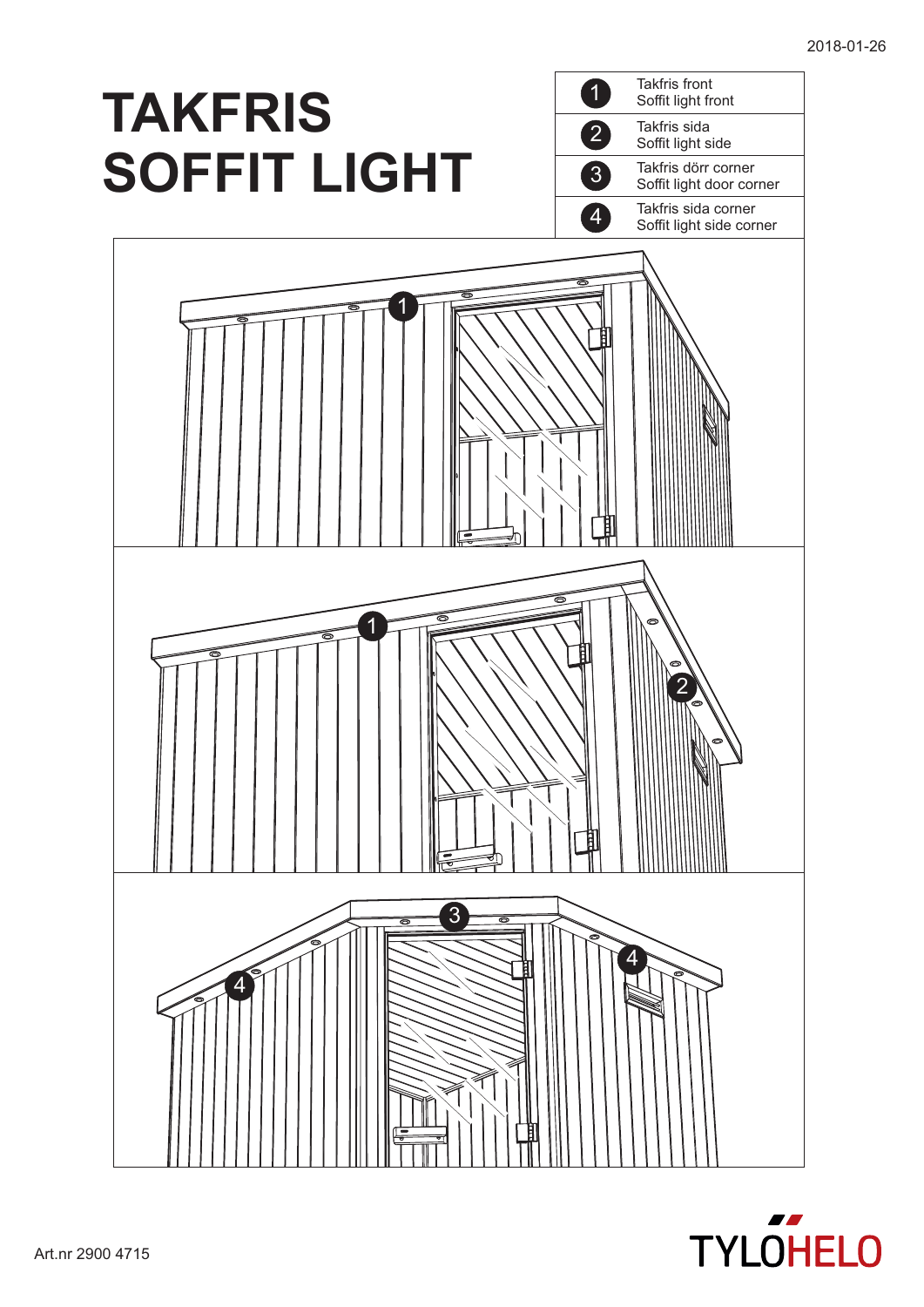| <b>TAKFRIS</b><br><b>SOFFIT LIGHT</b>                     | x1<br>x4<br>$\widehat{\mathbb{Z}}$<br>x15<br>30mm | 1000 1800<br>2800 0092<br>1.2W | <b>Agonthi</b><br><b>PRO</b><br>$\frac{\circ}{\circ}$<br>$\mathcal{C}\mathcal{O}$<br>3-6W<br>$(3-5$ spots) | <b>1100011999</b><br>IBRID<br>$\frac{1}{\sqrt{2}}$<br>$C\mathcal{C}$<br>6-18W<br>$(5-15$ spots) | 32mm                     | 18x3.8x90mm              | 90x90x12mm               | (mm)                     | (mm)                     |
|-----------------------------------------------------------|---------------------------------------------------|--------------------------------|------------------------------------------------------------------------------------------------------------|-------------------------------------------------------------------------------------------------|--------------------------|--------------------------|--------------------------|--------------------------|--------------------------|
| Benämning/<br>Name                                        | Antal/<br>Pcs                                     | Antal/<br>Pcs                  | Antal/<br>Pcs                                                                                              | Antal/<br>Pcs                                                                                   | Antal/<br>Pcs            | Antal/<br>Pcs            | Antal/<br>Pcs            | $L$ (mm)                 | $L$ (mm)                 |
| Takfris front 1160<br>Soffit light front 1160             | 1                                                 | 3                              | 1                                                                                                          |                                                                                                 | $\mathbf{1}$             | $\overline{\phantom{a}}$ | $\overline{\phantom{a}}$ | 1160                     |                          |
| Takfris front 1415<br>Soffit light front 1415             | 1                                                 | 3                              | 1                                                                                                          | $\qquad \qquad \blacksquare$                                                                    | 1                        | $\overline{\phantom{a}}$ | $\overline{\phantom{a}}$ | 1415                     |                          |
| Takfris front 1670<br>Soffit light front 1670             | $\mathbf{1}$                                      | 4                              | $\mathbf{1}$                                                                                               |                                                                                                 | $\mathbf{1}$             | ÷,                       | $\overline{\phantom{a}}$ | 1670                     |                          |
| Takfris front 1925<br>Soffit light front 1925             | 1                                                 | 4                              | 1                                                                                                          |                                                                                                 | $\mathbf{1}$             | $\overline{\phantom{a}}$ | ÷,                       | 1925                     |                          |
| Takfris front 2180<br>Soffit light front 2180             | 1                                                 | 5                              | $\mathbf{1}$                                                                                               | ٠                                                                                               | $\mathbf{1}$             | $\overline{\phantom{a}}$ | $\overline{\phantom{a}}$ | 2180                     |                          |
| Takfris front 2435<br>Soffit light front 2435             | $\mathbf{1}$                                      | 5                              | $\mathbf{1}$                                                                                               | $\qquad \qquad \blacksquare$                                                                    | $\mathbf{1}$             | $\mathbf{1}$             | $\overline{\phantom{a}}$ | $820+$<br>1615           |                          |
| Takfris front 2690<br>Soffit light front 2690             | 1                                                 | 6                              |                                                                                                            | $\mathbf{1}$                                                                                    | $\mathbf{1}$             | $\mathbf{1}$             | ÷,                       | $820+$<br>1870           |                          |
| Takfris front 3200<br>Soffit light front 3200             | 1                                                 | $\overline{7}$                 | $\overline{\phantom{a}}$                                                                                   | $\mathbf{1}$                                                                                    | $\mathbf{1}$             | $\mathbf{1}$             | $\overline{\phantom{a}}$ | $1275+$<br>1925          |                          |
| Takfris sida 1160<br>Soffit light side 1160               | $\mathbf{1}$                                      | $\sqrt{3}$                     | $\mathbf{1}$                                                                                               |                                                                                                 | $\overline{a}$           | 2                        | $\mathbf{1}$             | 1160                     |                          |
| Takfris sida 1415<br>Soffit light side 1415               | $\mathbf{1}$                                      | 3                              | $\mathbf{1}$                                                                                               |                                                                                                 | $\overline{a}$           | 2                        | $\mathbf{1}$             | 1415                     |                          |
| Takfris sida 1670<br>Soffit light side 1670               | $\mathbf{1}$                                      | $\overline{4}$                 | $\mathbf{1}$                                                                                               |                                                                                                 | $\overline{a}$           | 2                        | $\mathbf{1}$             | 1670                     |                          |
| Takfris sida 1925<br>Soffit light side 1925               | $\mathbf{1}$                                      | $\overline{4}$                 | $\mathbf{1}$                                                                                               |                                                                                                 | $\overline{a}$           | $\overline{2}$           | $\mathbf{1}$             | 1925                     |                          |
| Takfris sida 2180<br>Soffit light side 2180               | $\mathbf{1}$                                      | 5                              | $\mathbf{1}$                                                                                               |                                                                                                 |                          | $\overline{2}$           | $\mathbf{1}$             | 2180                     |                          |
| Takfris sida 2435<br>Soffit light side 2435               | $\mathbf{1}$                                      | 5                              | $\mathbf{1}$                                                                                               |                                                                                                 |                          | 3                        | $\mathbf 1$              | $820+$<br>1615           |                          |
| Takfris sida 2690<br>Soffit light side 2690               | $\mathbf{1}$                                      | 6                              | $\overline{a}$                                                                                             | $\mathbf{1}$                                                                                    | $\overline{\phantom{a}}$ | 3                        | $\mathbf{1}$             | $820+$<br>1870           |                          |
| Takfris sida 3200<br>Soffit light side 3200               | $\mathbf{1}$                                      | $\overline{7}$                 |                                                                                                            | $\mathbf{1}$                                                                                    |                          | 3                        | $\mathbf{1}$             | $1275+$<br>1925          |                          |
| Takfris sida corner 820<br>Soffit light side corner 820   | $\mathbf{1}$                                      | $\overline{2}$                 | $\mathbf{1}$                                                                                               |                                                                                                 |                          |                          |                          | 820                      |                          |
| Takfris sida corner 1075<br>Soffit light side corner 1075 | 1                                                 | $\overline{2}$                 | $\mathbf{1}$                                                                                               | $\overline{\phantom{a}}$                                                                        | $\overline{\phantom{a}}$ | $\overline{\phantom{a}}$ | $\overline{\phantom{a}}$ | 1075                     | $\overline{\phantom{a}}$ |
| Takfris sida corner 1330<br>Soffit light side corner 1330 | $\mathbf{1}$                                      | $\overline{2}$                 | $\mathbf{1}$                                                                                               | $\overline{\phantom{a}}$                                                                        | $\overline{\phantom{a}}$ | $\overline{\phantom{a}}$ | $\overline{\phantom{a}}$ | 1330                     | $\overline{\phantom{a}}$ |
| Takfris sida corner 1585<br>Soffit light side corner 1585 | $\mathbf{1}$                                      | $\overline{2}$                 | $\mathbf{1}$                                                                                               |                                                                                                 | $\overline{\phantom{a}}$ | $\overline{\phantom{a}}$ | $\overline{\phantom{a}}$ | 1585                     | $\overline{\phantom{a}}$ |
| Takfris sida corner 1845<br>Soffit light side corner 1845 | 1                                                 | $\overline{2}$                 | $\mathbf{1}$                                                                                               | $\blacksquare$                                                                                  | $\overline{\phantom{a}}$ | $\overline{\phantom{a}}$ | $\overline{\phantom{a}}$ | 1845                     | $\overline{\phantom{a}}$ |
| Takfris dörr corner<br>Soffit light door corner           | $\mathbf{1}$                                      | $\overline{2}$                 | $\overline{\phantom{a}}$                                                                                   |                                                                                                 | $\mathbf{1}$             | 2                        | $\overline{\phantom{a}}$ | $\overline{a}$           | 840                      |
| Takfris dörr corner PRO<br>Soffit light door corner PRO   | $\mathbf{1}$                                      | $\overline{2}$                 |                                                                                                            |                                                                                                 | $\mathbf{1}$             | 2                        |                          | $\overline{\phantom{a}}$ | 1180                     |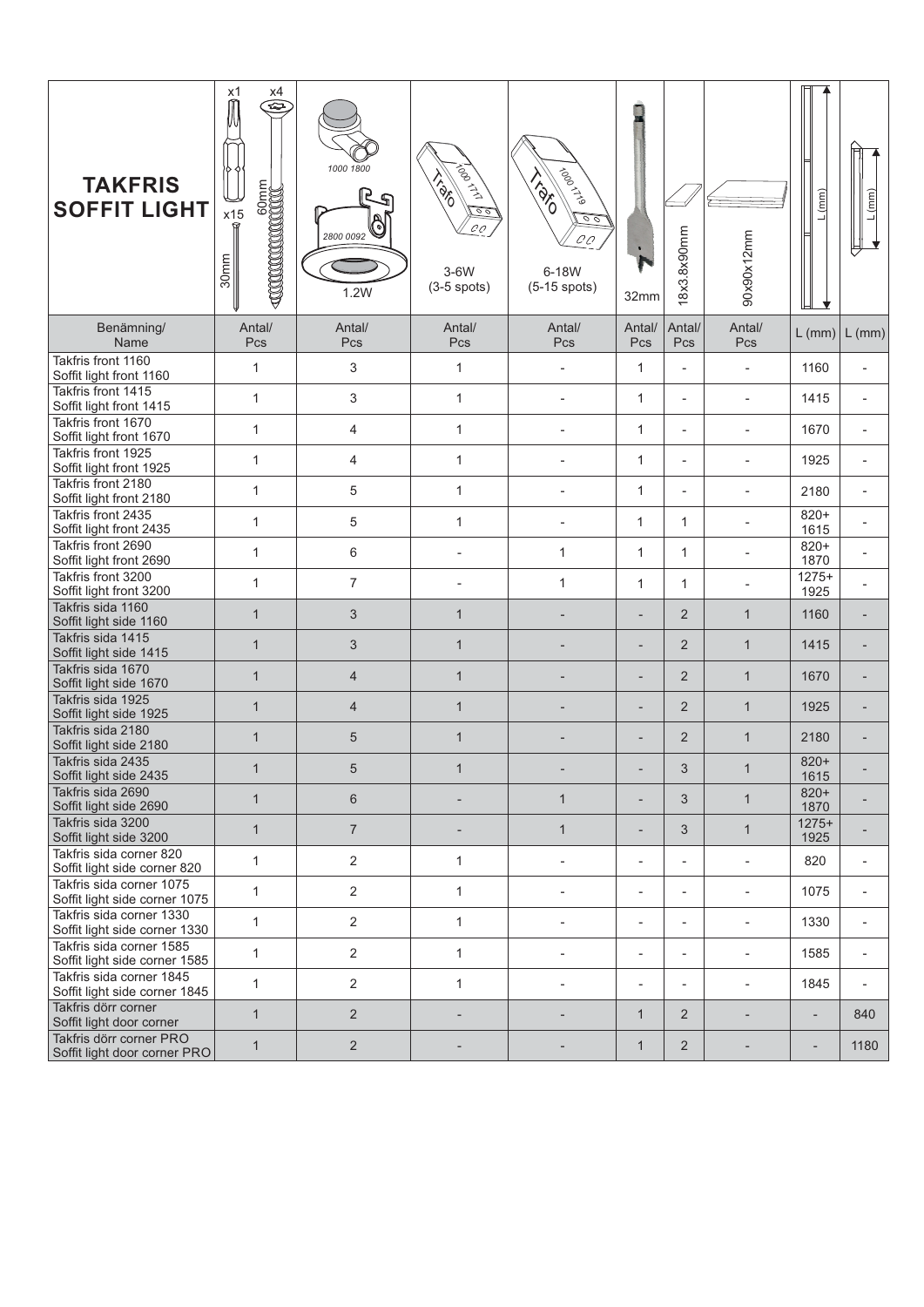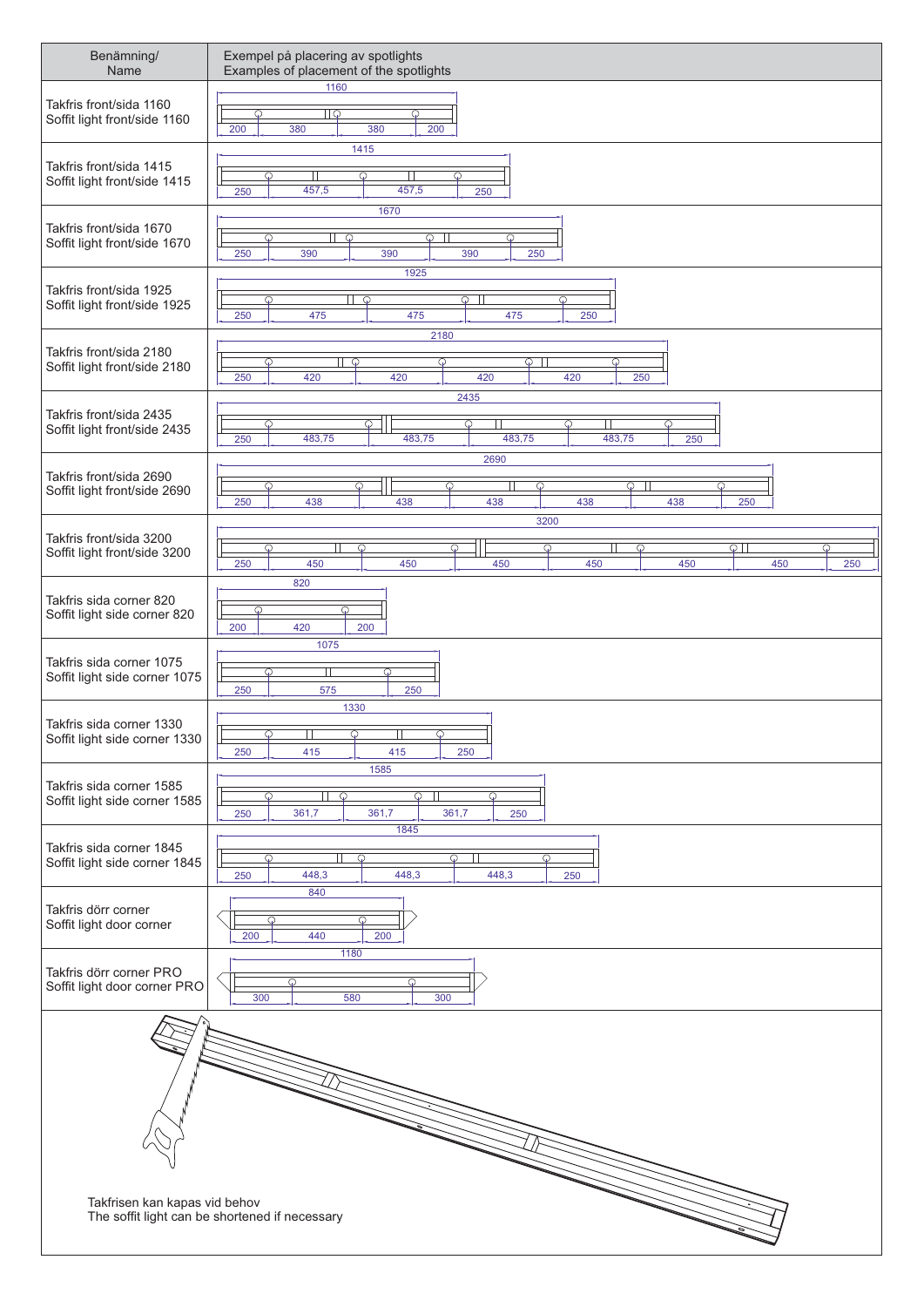

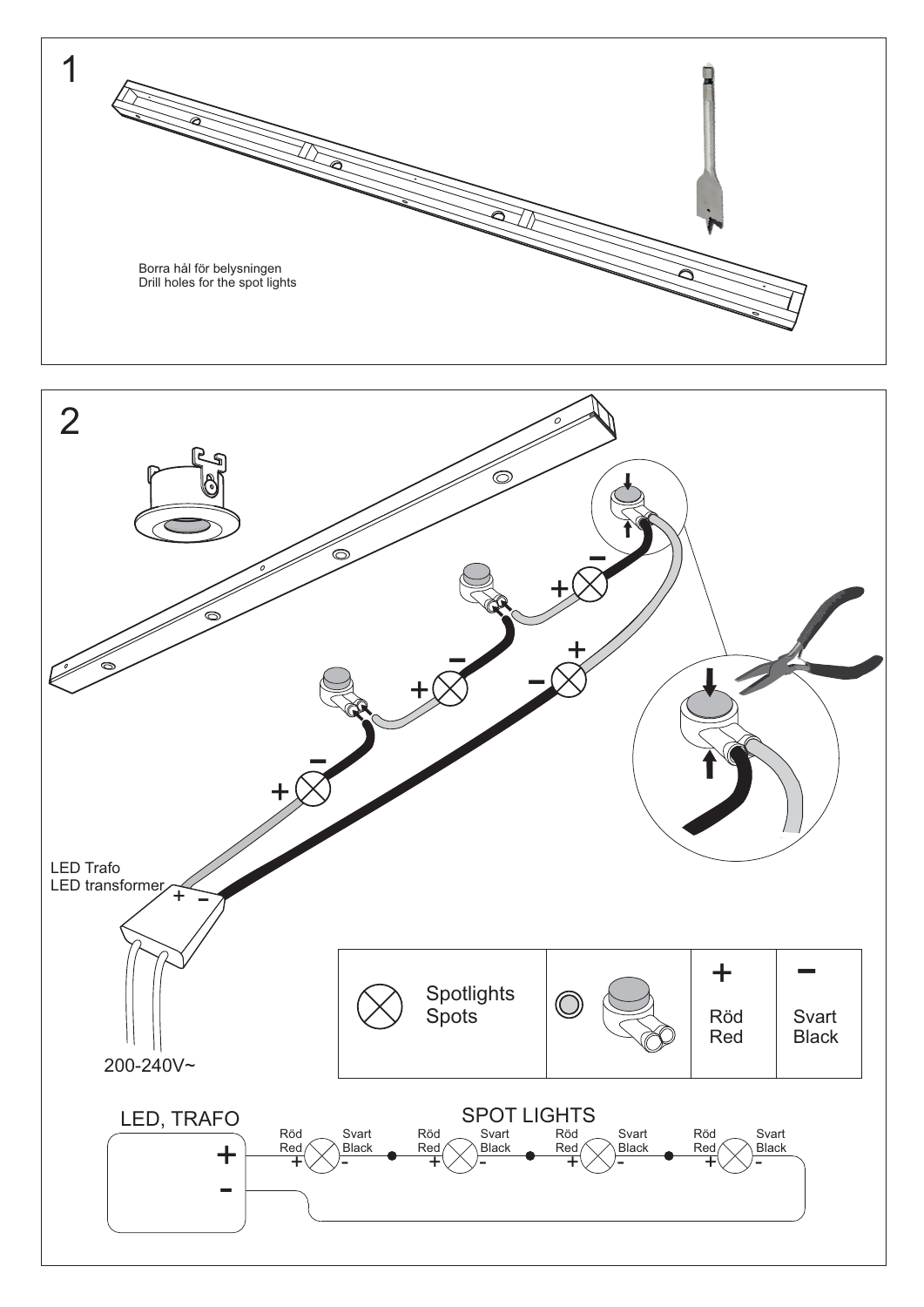

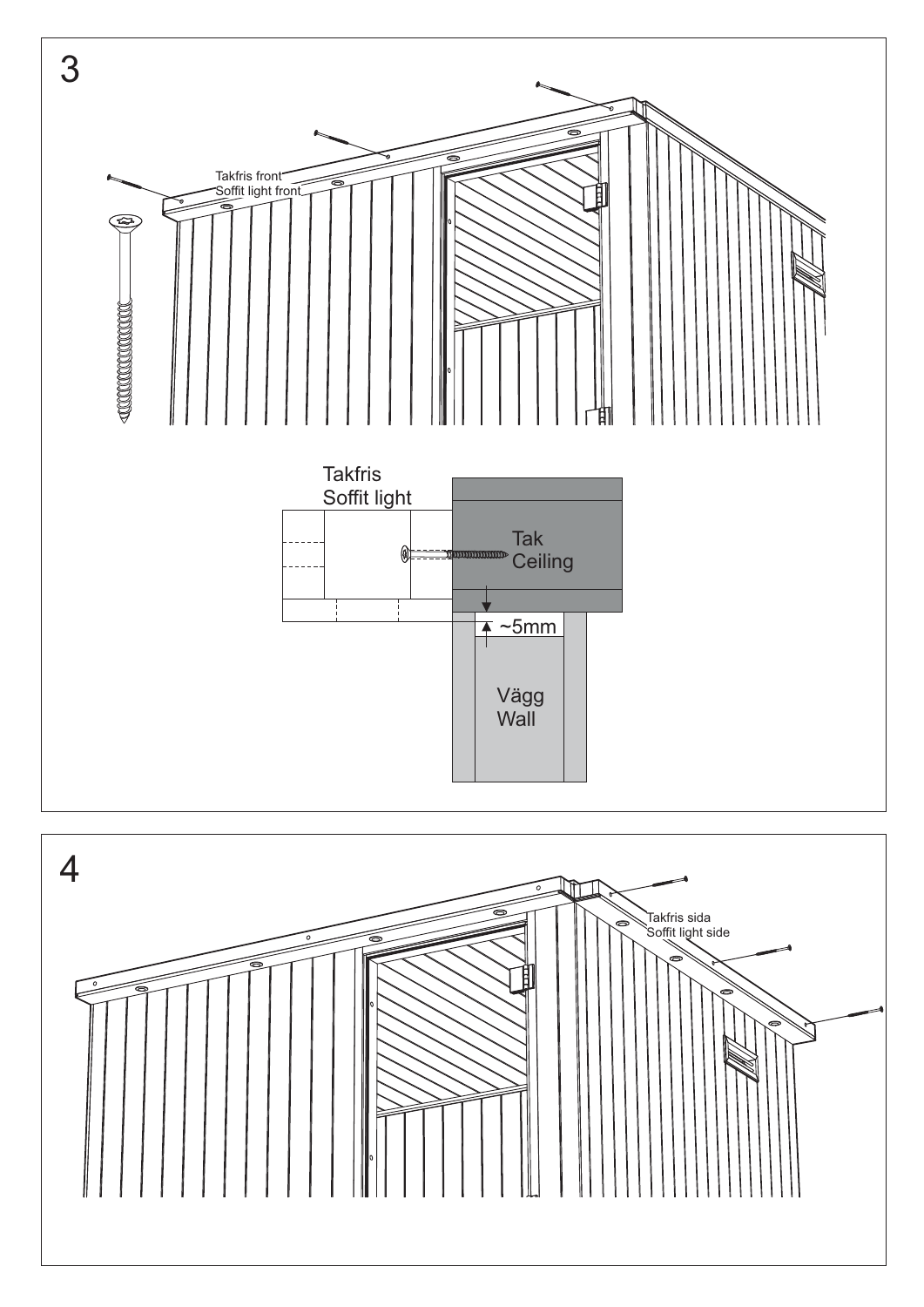